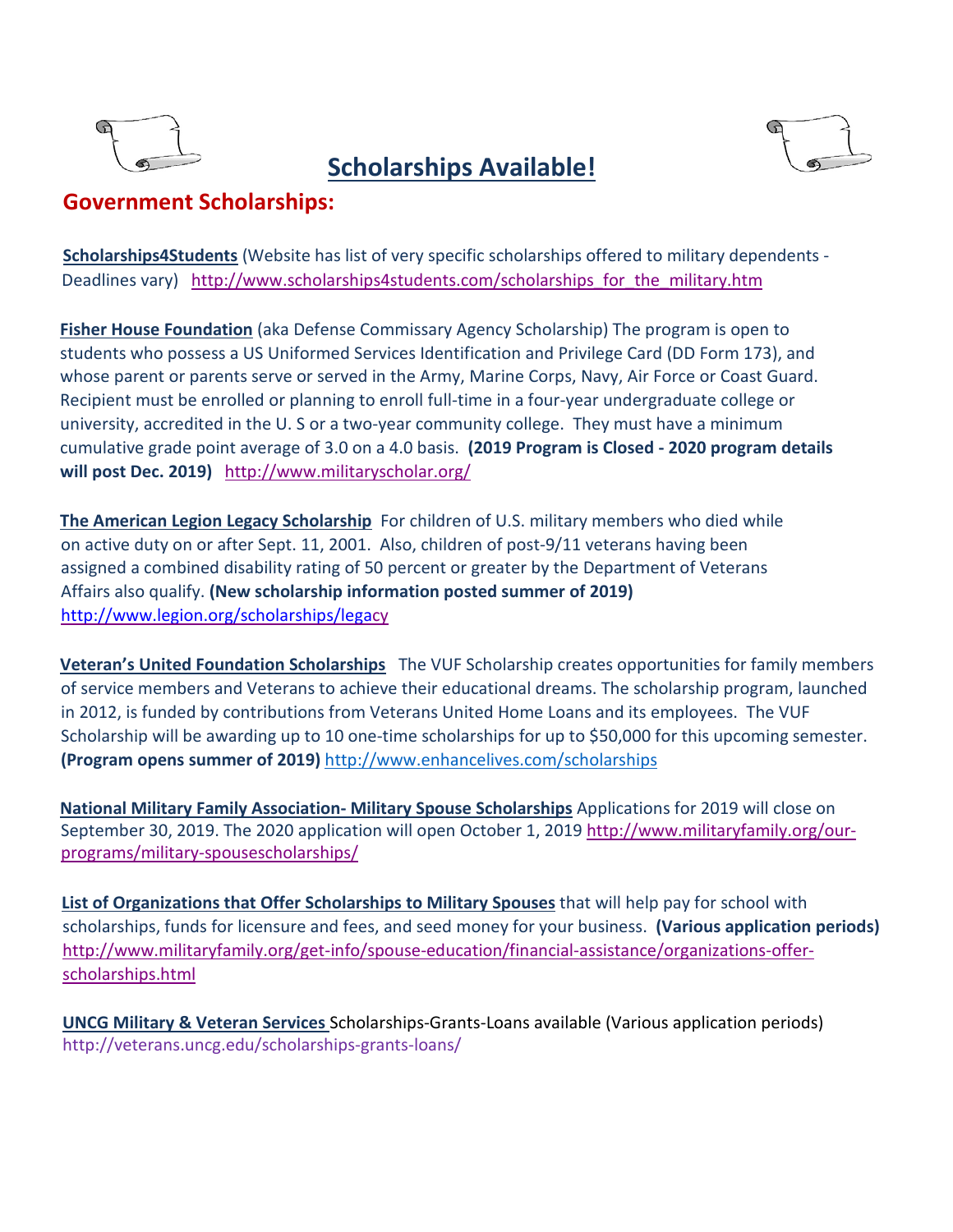**The Chicago Injury Center's Disabled Veterans Scholarship:** The Chicago Injury Center is proud to offer four scholarships for disabled US Veterans, ranging from \$250 to \$1000. Applicants should write a 500+ word essay discussing the unique challenges they have faced as a disabled veteran and how their experiences have prepared them to overcome the challenges they will see as students. Essays and all other application materials should be sent to the Chicago Injury Center by June 1 of that year. Additional requirements for the scholarship can be found here[:](http://chicagoinjurycenter.com/cic-veteran-scholarship-fund/) [http://chicagoinjurycenter.com/cic-veteran-scholarship-fund/.](http://chicagoinjurycenter.com/cic-veteran-scholarship-fund/)

**Veteran Scholarship** sponsored by the *Disabled Veterans National Foundation*. Select [Disabled Veterans](http://www.dvnf.org/veterans_programs.php?category=2&article=50)  [National Foundation Scholarship](http://www.dvnf.org/veterans_programs.php?category=2&article=50) [t](http://www.dvnf.org/veterans_programs.php?category=2&article=50)o learn more about the scholarship. Select Veterans National Foundation Scholarship Application – to download the scholarship application.

**Navy Baccalaureate Degree Completion Program** : Up to \$54,000 Website: [www.navy.com](http://www.navy.com/) Phone: (800) 872-6289

**US Coast Guard** Amount: Tuition, fees, monthly salary Must have 1000 SAT Between the ages of 21 and 26 at college graduation. Meet all Physical requirements for Coast Guard Commission. Service Commitment. Phone: (877) 669-8724

**Cherry Point Officers Wives Club Scholarship** provides funding to dependents of active duty military personnel assigned to MCAS Cherry Point or dependents of active duty, deceased or retired military personnel living in Craven, Carteret or Pamlico counties. <http://cherrypointosc.org/scholarships/>

**Reserve Officers' Training Corps Scholarships (ROTC)** This Scholarship is a competitive, merit-based scholarship available to high school students who plan to enroll in the Army, Air Force, Navy or Marine Reserve Officers' Training at a Post secondary institution. The length of the scholarship may vary for each branch of the service. Must be at least 17 years of age, but not over 21 for Navy ROTC Scholarships; Must be at least 17, but under 27 on June 30 of the calendar year in which eligibile commissioning for Army scholarships. The age for individuals with prior active duty service may be increased by one month for each month of active duty up to a maximum of 3 years. The age for individuals with prior active duty service may be increased by one month for each month of active duty up to a maximum of 3 years for Army Scholarships.

For Army ROTC Scholarships: High school juniors and seniors may apply for four- year scholarships by January 10 of each year. Write to Army ROTC Scholarships, Fort Monroe, VA 23651-5000 or call 1 (800) USA-ROTC. College students may apply for an application for two- and three-year awards by contacting the professors of military science at Army ROTC Detachments.

For Air Force ROTC Scholarships: High school seniors may apply via [www.afrotc.com](http://www.afrotc.com/) or by contacting the regional director of admission at 919-515-1551. The deadline is Dec. 1 of each year. College students may apply for 3½-, 3-, 2½-, or 2-year awards; contact professors of aerospace studies at Air Force ROTC detachments.

For Navy and Marine ROTC Scholarships: Contact your local ROTC recruiter listed in the telephone directory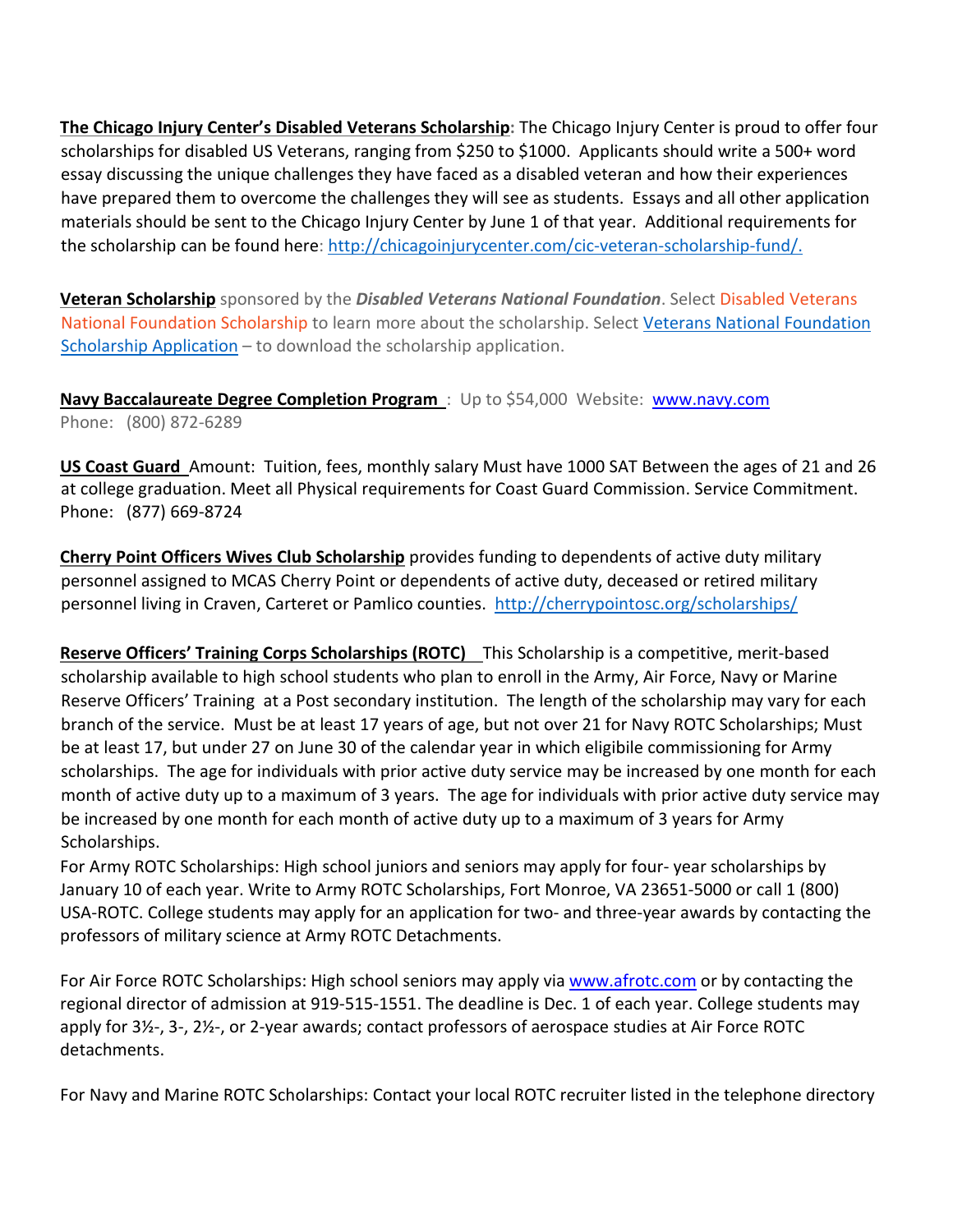under U.S. Department of Defense or call 1 (800) 662-7568 for Navy or Marine scholarships.

The Navy also offers scholarships for students majoring in nursing and a junior express scholarship program. Deadline for pre-applications is Dec. 1. There are no restrictions placed on choice of majors in college.

#### Other Information

Training while in college, and a commitment to the Armed Forces upon graduation. Military commitments vary, depending upon the branch of the service and the scholarship accepted. Contact the ROTC recruiting office for the military branch being considered for details.

**National Military Family Association Scholarship** For military spouses of active duty marines, reserve, guard, retired, medically retired, wounded or fallen service member, after September 2001. Applications are open December through February of each year.

<http://www.militaryfamily.org/spouses-scholarships>

**Anchor Scholarship** The Anchor Scholarship is available to dependents of service members who have served a minimum of six years in a unit under the administrative control of Commander, Naval Surface Forces, U.S. Atlantic Fleet or U.S. Pacific Fleet. You must attend, or plan to attend an accredited four-year college or university and intend to work toward a BS or BA degree to be eligible for this award. <http://www.anchorscholarship.com/eligibility-application.html>

**American Patriot Scholarship** To qualify, student must be the child of a member of the Uniformed Services who died while in Active service or was severely wounded (as defined as Traumatic SGLI). They must be under the age of 24 at the time of application. Qualified students are selected on a basis of their scholastic ability, activities, and financial need. The maximum age for students who are serving or have served in the Armed Forces before completing college will be increased by the number of years served, for up to 5 years of service or 29 years of age. Applications are accepted on our Web site beginning early November through NOON (EST) March 1, each year. Apply at www.moaa.org

**General John Paul Ratay Educational Fund Grants** Limited to children of the surviving spouse of retired officers. A student cannot receive both a MOAA loan and a Ratay grant. Students applying for a loan who also meet the criteria of a Ratay grant automatically will be considered. No separate application is required.

More info at www.moaa.org

#### **Air Force Grants and scholarships:**

**General Henry H. Arnold Education Grant Program -** This grant program is competitive in its need-based selection criteria, uniquely tailored to recognize the proper weighing of family income and education cost factors. Grants of at least \$2,000 are awarded to selected sons and daughters of Active Duty, Title 10 AGR/Reserve, Title 32 AGR performing full-time active duty, retired, retired reserve and deceased Air Force members; spouses of active duty members and Title 10 AGR/Reservists; and surviving spouses of deceased personnel for their full-time undergraduate studies.

Apply at www.afas.org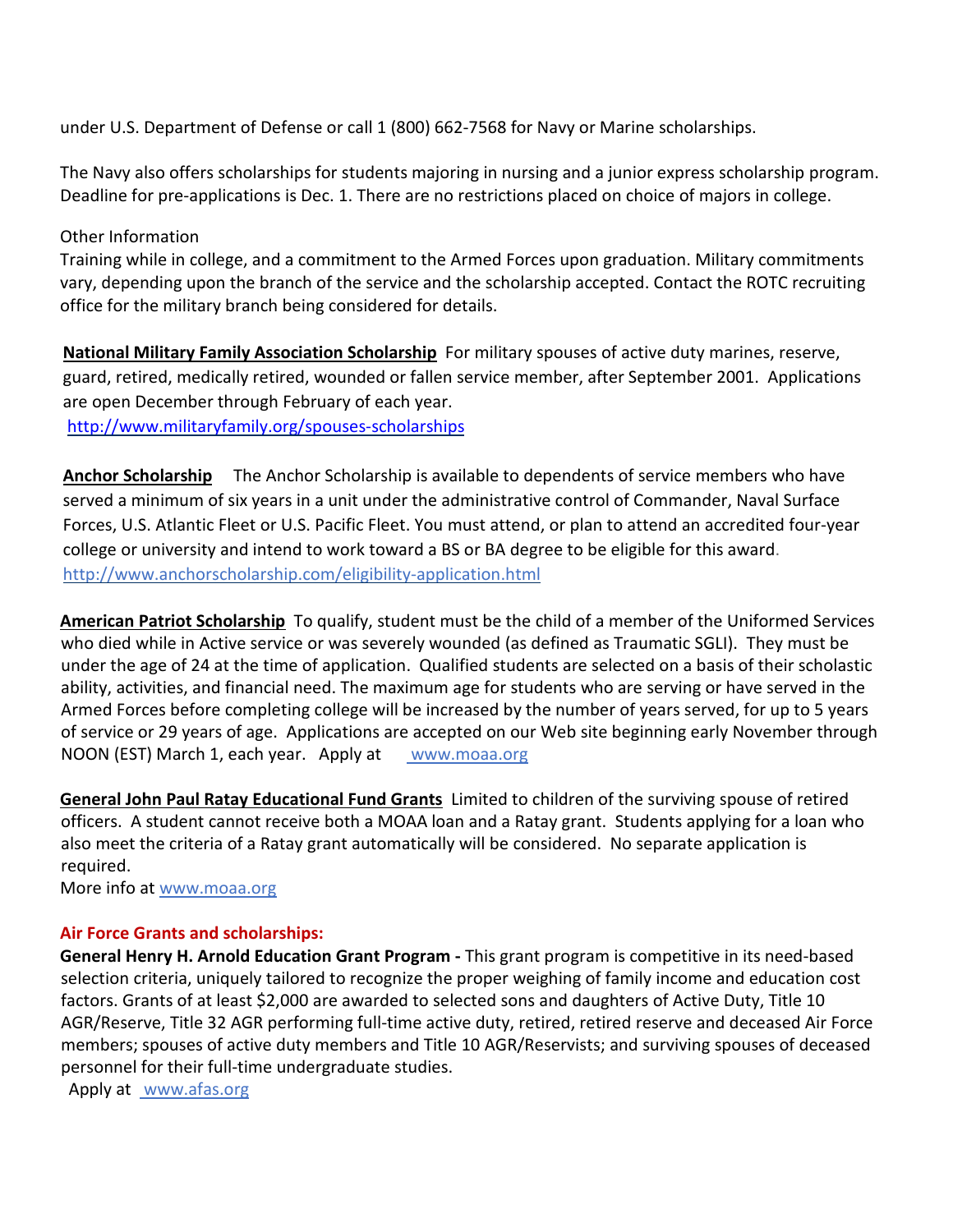**AFAS Merit Scholarship -** The Society awards a minimum of ten \$5,000 merit-based scholarships to incoming freshman who have completed both phases of the General Henry H. Arnold Education Grant application, and therefore, have already been reviewed for eligibility and had their GPA verified. Selection is based on cumulative GPA, SAT/ACT scores, transcripts, and an essay on a specified topic. Apply at www.afas.org

# **Miscellaneous Scholarships**:

**Federal Supplemental Education Opportunity Grant Program** This grant is a Federal program providing funds for students with exceptional financial need. Student must be an undergraduate and have exceptional financial need to qualify for an FSEOG award. The amount of financial need is determined by the need of the recipient and the available funds. An award may not be less than \$100, and the maximum award is usually \$4,000 /yr. Apply for FSEOG award by filling out the Free Application for Federal Student Aid. (FAFSA) The FSEOG will be included as part of the student's total financial aid package developed through the school the student attends. Annual application is required. [http://studentaid.ed.gov/students/publications/student\\_guide/index.html](http://studentaid.ed.gov/students/publications/student_guide/index.html)

**NC Reach** This is a Scholarship Program, Child Welfare Postsecondary Support Program, which provides funding for college students who aged out of North Carolina public foster care or whose adoption from NC public foster care was finalized on or after their 12 birthday. Must have been adopted from NC Division of Social Services (DSS) foster care after the age of 12, or aged out of NC DSS foster care at age 18 (must have been in care on their 18<sup>th</sup> birthday; Must be NC resident; Must be under age 26; Must be enrolled at either a state community college or one of the 16 constituent institutions of the UNC system, at least ½ time, pursuing an undergraduate degree, diploma, or certificate; Must comply with registration requirements for military service unless they are exempt from registration; Must not be in default or owe a refund under any federal or state loan or grant program. Award Amounts vary. To apply, visit <http://www.ncreach.org/apply/>For more information, visit www.ncreach.org

 **Wachovia Technical Scholarships** provide funding to second year technical degree students. One scholarship per college valued at \$500 each. These scholarships are distributed among the 58 colleges in the community college system, which may be distributed in two payments: fall semester, \$250; and spring semester, \$250. To qualify as a candidate for these scholarships, a person must meet the following criteria: 1. Is a full-time student enrolled in the second year of a two-year educational/technical program. 2. Demonstrate financial need. 3. Demonstrate scholastic promise. 4. Use the scholarship to pay for tuition, books, and transportation. The recipients of the scholarships will be selected each year from applicants meeting the above criteria at local colleges. To apply, you must sign up for a Peterson's Account at **[https://www.petersons.com/scholarship/wachovia-technical-scholarship-program-111\\_173042.aspx](https://www.petersons.com/scholarship/wachovia-technical-scholarship-program-111_173042.aspx)**

**Goedeker's Scholarship** Win up to \$500 for Books. Goedeker's will be awarding a grand prize of \$500 and two honorable mentions for \$100 toward costly college textbooks. Prizes available to the individual or immediate family members of public service employees, and veterans. Go to <http://www.goedekers.com/college-scholarship>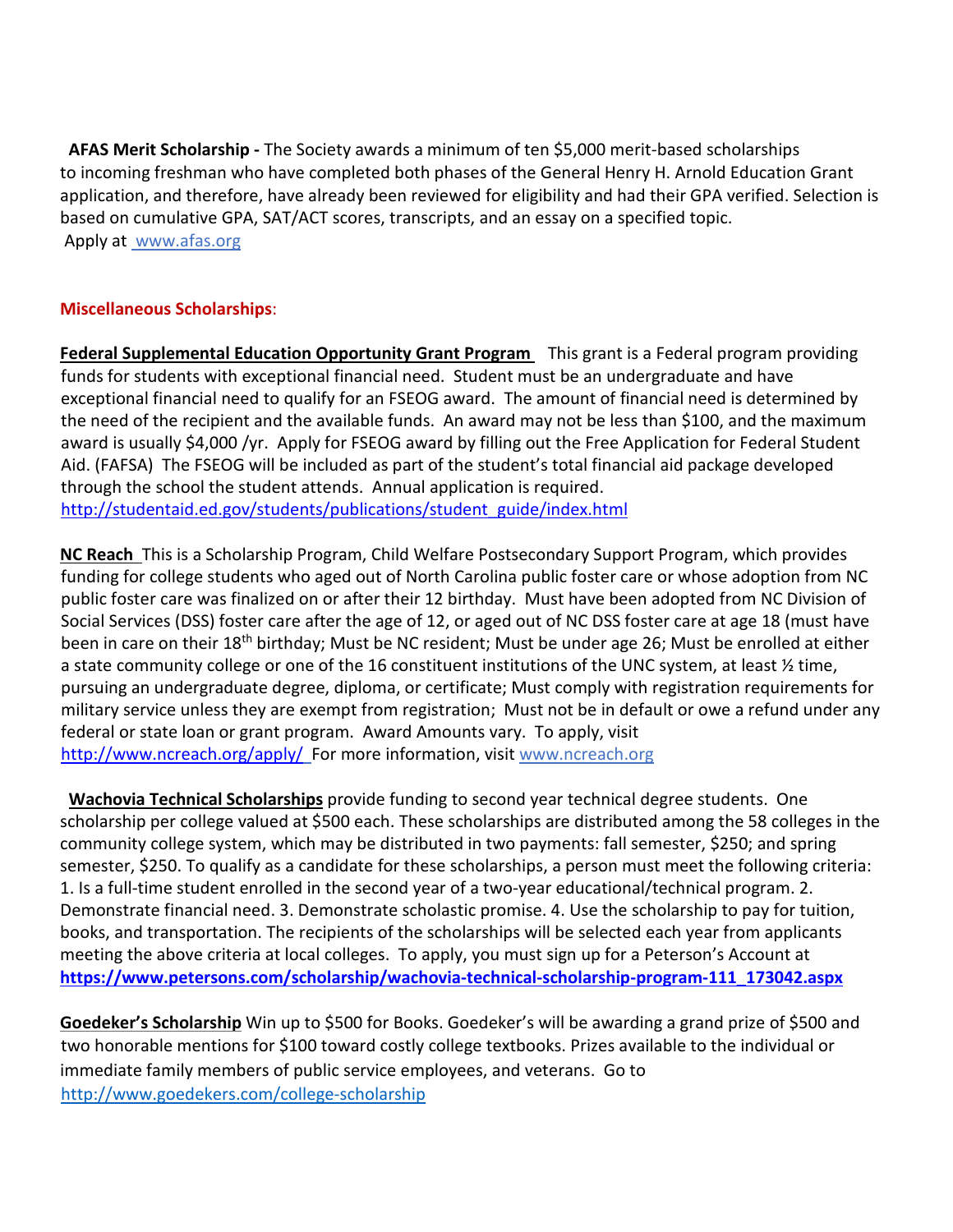Golden Leaf Scholarship The deadline to apply is October 2<sup>nd</sup>, 2015. Paper applications may be picked-up in and/or submitted to the Carteret Community College financial aid office, room 119, McGee building. The application and waiver may also be downloaded from the college website, [www.carteret.edu,](http://www.carteret.edu/) (go to: student information, financial aid and then types of aid). Or go directly to: <http://www.goldenleaf.org/scholarships.html>for more information.

**The FreeLegalAid.com Entrepreneurship Scholarship**: A scholarship offered to the student who writes the best short essay on access to law per the guidelines set forth on www.freelegalaid.com/scholarship Free Legal Aid is one of the oldest websites offering completely free legal resources. This scholarship requires an easy application form submitted through email. See the website for details. **State Employees Association of North Carolina (SEANC) Scholarship** provides funding to members or dependents of members. Select **SEANC Scholarship Program** 

**Carteret-Craven Electric Foundation** has set aside scholarship funds for students who are served by the electric cooperative and are attending or planning to attend Carteret Community College or Craven Community College.<http://www.carteretcravenelectric.coop/Scholarships>

**North Carolina Education Lottery Scholarship (ELS)** The North Carolina Education Lottery Scholarhip is a Grant. Must be NC resident; Must be enrolled for at least 6 credit hours per semester in a curriculum program; Meet the Satisfactory Academic Progress requirements of the institution; Must be admitted enrolled and classified as an undergraduate student in matriculated status in a degree, certificate or diploma program at an eligible NC institution, (UNC campuses and NC Community College campuses); Eligibility is determined based on the same criteria as the Federal Pell Grant with one exception; students not eligible for the Federal Pell Grant with an expected family contribution of \$5,000 or less will be eligible for ELS Scholarship. Students who have earned baccalaureate (4 year) degrees are ineligible. Value ranges from \$100 to \$3000 for the year. Apply at http://www.fafsa.gov/

**North Carolina Bar Association Foundation Scholarships** The North Carolina Bar Association provides scholarships to college students who are the children of slain or permanently disabled North Carolina law enforcement officers. Applicant must be the natural or adopted child of a North Carolina law enforcement officer who was killed or permanently disabled in the line of duty; Must be under 27 years of age; Must be enrolled or accepted for admission in a college, vocational training school or other Division of the NC Bar Association; Must demonstrate financial need and merit. Applications may be obtained in writing. The N.C. Bar Association Scholarship PO Box 3688 Cary, NC 27519 Deadline is April 1 of each year. For more into., visit website at [www.ncbar.org](http://www.ncbar.org/) or e-mail Jacquelyn Terrell @ jterrell@ncbar.org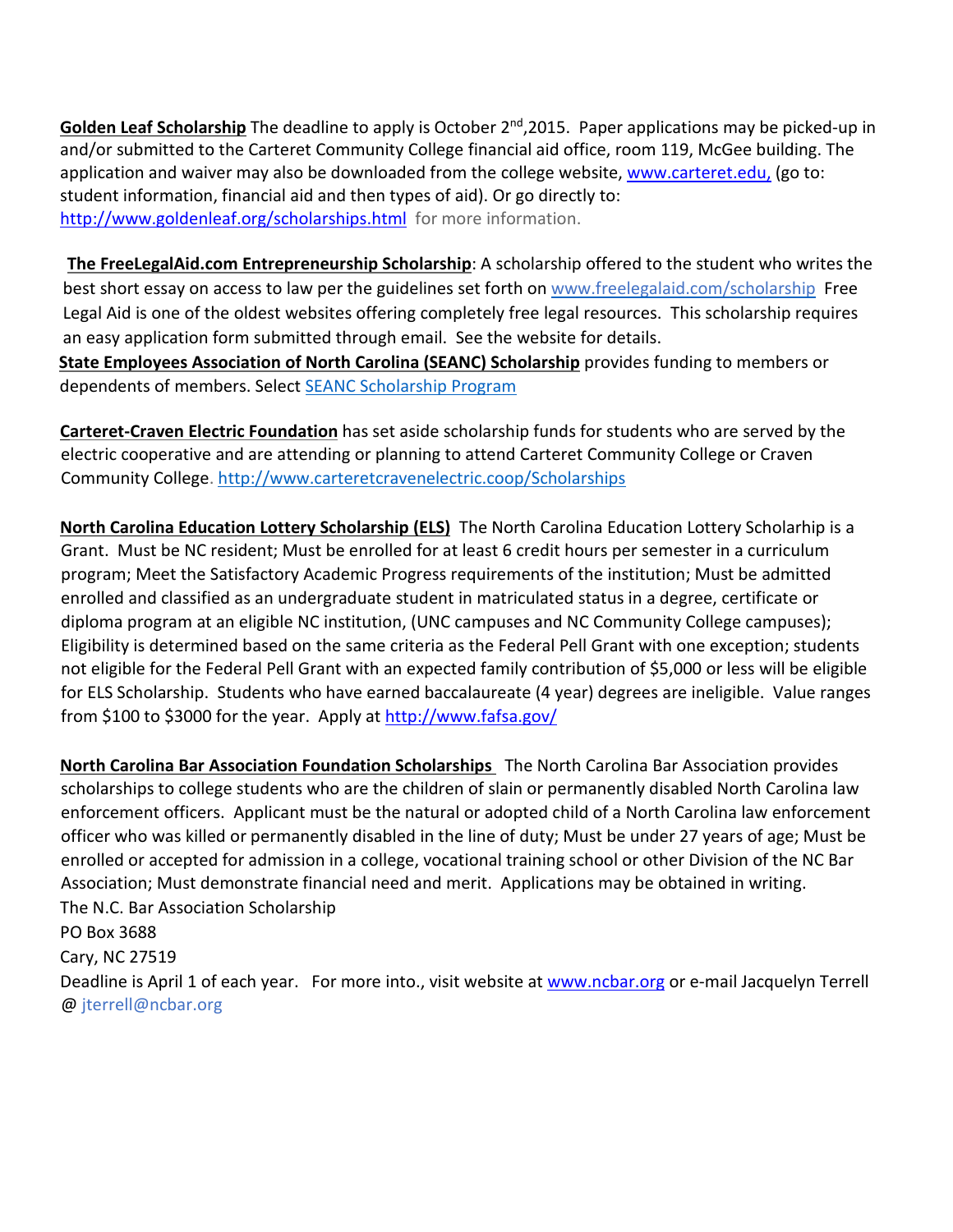### **Scholarships for Minority Students :**

**NC Hispanic College Fund** No status restrictions. Go to [http://thencshp.org/programs/nc-hispanic](http://thencshp.org/programs/nc-hispanic-college-fund/)[collegefund/](http://thencshp.org/programs/nc-hispanic-college-fund/)

**Jackie Robinson Foundation** Scholarship for documented and minority high school seniors due February 14th. <http://www.jackierobinson.org/>

**Achievement Scholarship for Refugees and Immigrants** of Wake County, no status restrictions and due April 15th. [http://www.trianglecf.org/grants\\_support/view\\_scholarships/](http://www.trianglecf.org/grants_support/view_scholarships/)

**Ethel Louise Armstrong (ELA) Foundation, Inc**. Amount: \$500-\$2,000 For women graduate students with Physical disabilities. Student must be currently active in a local, state or national disability organization. [www.ela.org](http://www.ela.org/) (626) 398-8840

#### **Career based Scholarships:**

**Nursing Scholarships Available**. Three scholarships will be awarded in the amount of \$5,000 for students pursuing a Bachelor of Science degree in Nursing and two scholarships will be awarded in the amount of \$2,000 for those pursuing an Associate of Applied Science degree. These scholarship applications are due by 5:00 p.m. on April  $4<sup>th</sup>$ . Additional information is available at <http://www.carolinaeastfoundation.com/nursing/nursing.html>

**North Carolina Nurse Scholars Program** provides funding to enable outstanding students to become registered nurses. http://www.ncseaa.edu/NSP.htm

**American Chemical Society Scholars Program** Majors including chemistry, biochemistry, chemical engineering, materials science, environmental science, and toxicology. Additional Info: Must be Full-time, need-based, must be African American, Hispanic/Latino, or American Indian Website: [chemistry.org/scholars](http://chemistry.org/scholars) Phone: (800) 227-5558

**Engineering and Science** - Select Scholars in Engineering and Science (SEAS) Program to learn more about the scholarship.

## **American Welding Society Foundation Scholarship** at [www.aws.org/foundation/district\\_scholarships.html](http://www.aws.org/foundation/district_scholarships.html)

**Prospective Teacher Scholarship Loan Program** provides funding for study leading to teacher licensure. Recipients must agree to teach one year in a North Carolina public school for each year of assistance received.<http://www.ncseaa.edu/PTSL.htm>